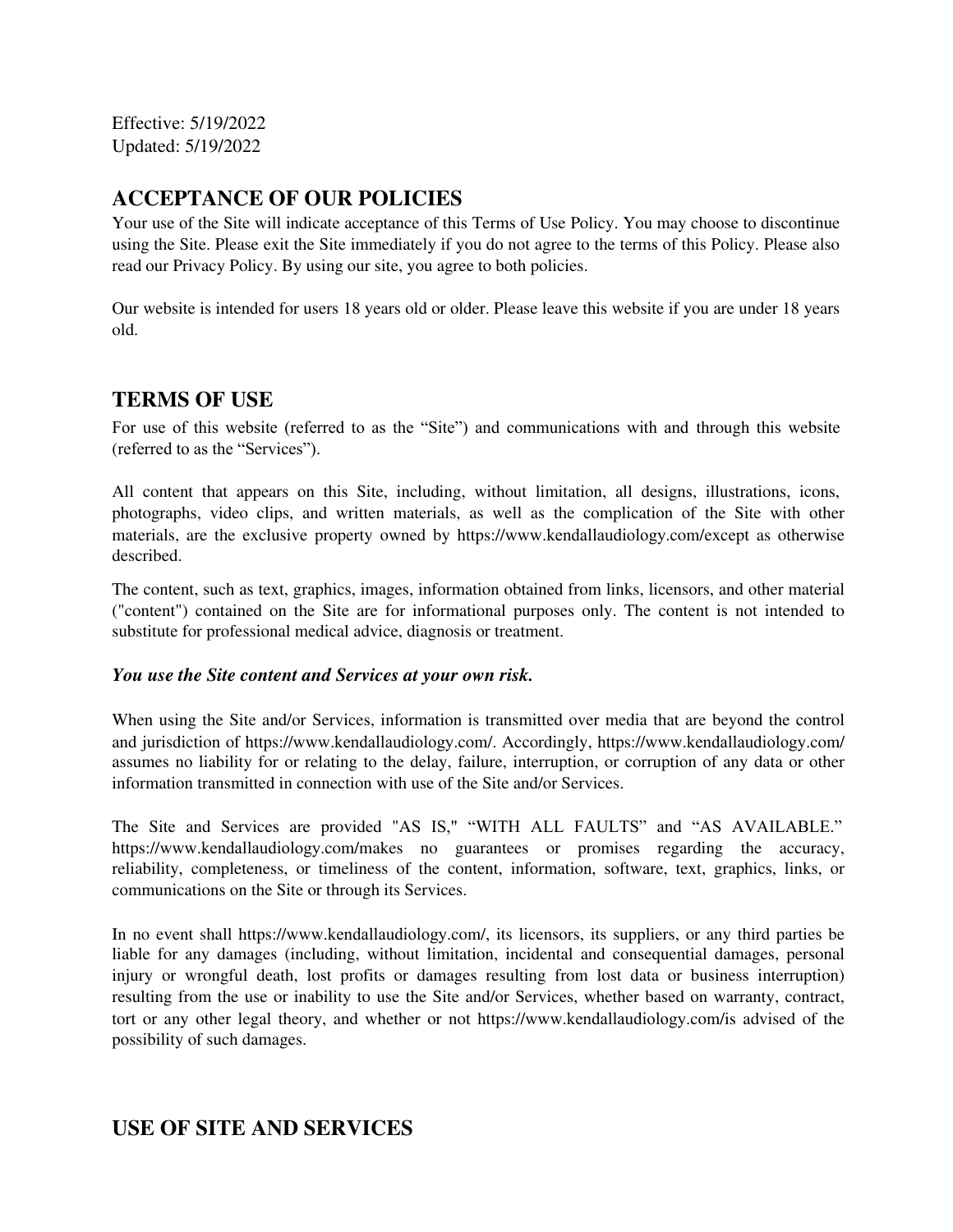Do not misuse our Site or Services. Do not interfere with our Site or Services or try to access them using a method other than the interface and the instructions that we provide. Do not send automated queries of any sort to our system without express permission in advance from https://www.kendallaudiology.com/. Sending automated queries consumes resources and can potentially degrade the performance of our Site and/or Services. You may use our Site or Services only as permitted by our terms and applicable law, including applicable export and re-export control laws and regulations. We may suspend or stop providing our Site or Services to you if you do not comply with our terms or policies or if we are investigating suspected misconduct. https://www.kendallaudiology.com/reserves the right to avail itself to applicable Federal, local, and international laws when necessary to protect its interests and rights.

#### **USE OF CONTENT**

In many cases, it's not necessary to contact us for permission to use our content. Please read the following guidelines. For questions or reprint situations not covered here, please visit our Privacy Policy or contact https://www.kendallaudiology.com/at https://www.kendallaudiology.com/schedule

## **ADVERTISEMENTS AND LINKS TO OTHER SITES**

https://www.kendallaudiology.com/does not endorse the content on any third-party websites. https://www.kendallaudiology.com/cannot be and is not responsible for the content of linked third-party sites, sites framed within the Site or third-party advertisements, and does not make any representations regarding their content or accuracy. Use of third-party websites is at your own risk and subject to the terms and conditions of use for such sites.

## **INTERPRETATION**

This Agreement shall not be construed against either Party as the author or drafter of the Agreement.

The headings within this Agreement are not to be used as an aid in interpretation and are purely for convenience.

## **ASSIGNMENT**

We may freely assign these Terms and all of the policies and other documents incorporated or referenced, including all rights, licenses, data, and obligations under it or them, in whole or in part, and without notice, for any reason, including for the purpose of internal restructuring.

## **WAIVER**

Our failure to exercise or enforce any right or provision of these Terms will not constitute a waiver or such right or provision.

## **SEVERABILITY**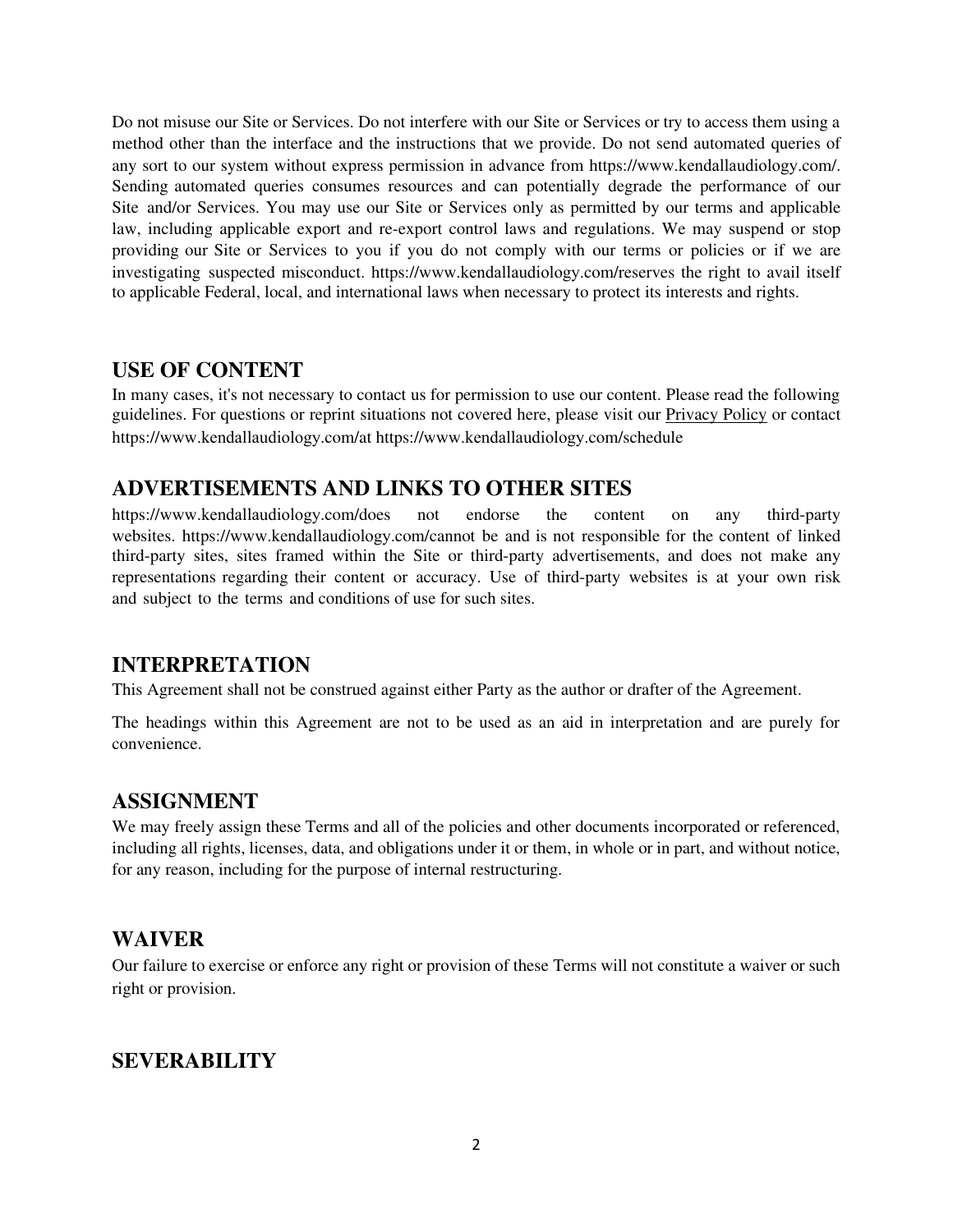Should any provision of this Agreement be declared or determined by any court to be illegal or invalid, the validity of the remaining parts, terms, or provisions shall not be affected thereby and said illegal or invalid part, term, or provision shall be deemed not to be a part of this Agreement.

#### **BINDING ARBITRATION AGREEMENT**

**THE PARTIES TO THIS AGREEMENT WILL SUBMIT ALL DISPUTES ARISING UNDER THIS AGREEMENT TO ARBITRATION IN NEW JERSEY BEFORE A SINGLE ARBITRATOR OF THE AMERICAN ARBITRATION ASSOCIATION. THE ARBITRATOR SHALL BE AN ATTORNEY ADMITTED TO PRACTICE NEW JERSEY LAW. NO PARTY TO THIS AGREEMENT WILL CHALLENGE THE JURISDICTION OR VENUE PROVISIONS AS PROVIDED IN THIS SECTION. NOTHING CONTAINED HEREIN SHALL PREVENT EITHER PARTY FROM OBTAINING AN INJUNCTION.** 

#### **CLASS ACTION WAIVER**

**THESE TERMS DO NOT ALLOW CLASS ACTION SUITS; YOU AND** https://www.[kendallaudiolog](https://www.theaudiologyctr.com/)y.com/ **HEREBY AGREE THAT EACH MAY BRING CLAIMS AGAINST THE OTHER ONLY IN YOUR OR ITS INDIVIDUAL CAPACITY. ANY QUESTION REGARDING THE ENFORCEABILITY OR INTERPRETATION OF THIS PARAGRAPH WILL BE DECIDED BY A COURT AND NOT THE ARBITRATOR.** 

#### **VENUE AND FORUM**

If for any reason a Dispute proceeds in court rather than through arbitration, all such Disputes (regardless of theory) arising out of or relating to these Terms, or the relationship between you and us, will be brought exclusively in the courts located in the county of Somerset, New Jersey, or the United States District Court, District of New Jersey. In such cases, you and we agree to submit to the personal jurisdiction of the courts located within the county of Somerset, New Jersey, or District of New Jersey, and agree to waive any and all objections to the exercise of jurisdiction over the parties by such courts and to venue in such courts.

#### **CHOICE OF LAW**

These Terms and the relationship between the parties, including any claim or dispute that might arise between the parties, whether sounding in contract, tort, or otherwise, will be governed by the laws of the State of New Jersey without regard to its conflict of law provisions. In no event will the parties bring claims against one another under the laws of another jurisdiction.

#### **INDEMNIFICATION**

By using the Site and/or Services, you agree to defend, indemnify and hold https://www.kendallaudiology.com/, its officers, directors, authors, employees, agents, licensors, corporate partners, advisors, advisory board and suppliers, harmless from and against any claims, actions or demands, liabilities and settlements including without limitation, reasonable legal and accounting fees, resulting from or alleged to result from any problem related to the Site and/or Services.